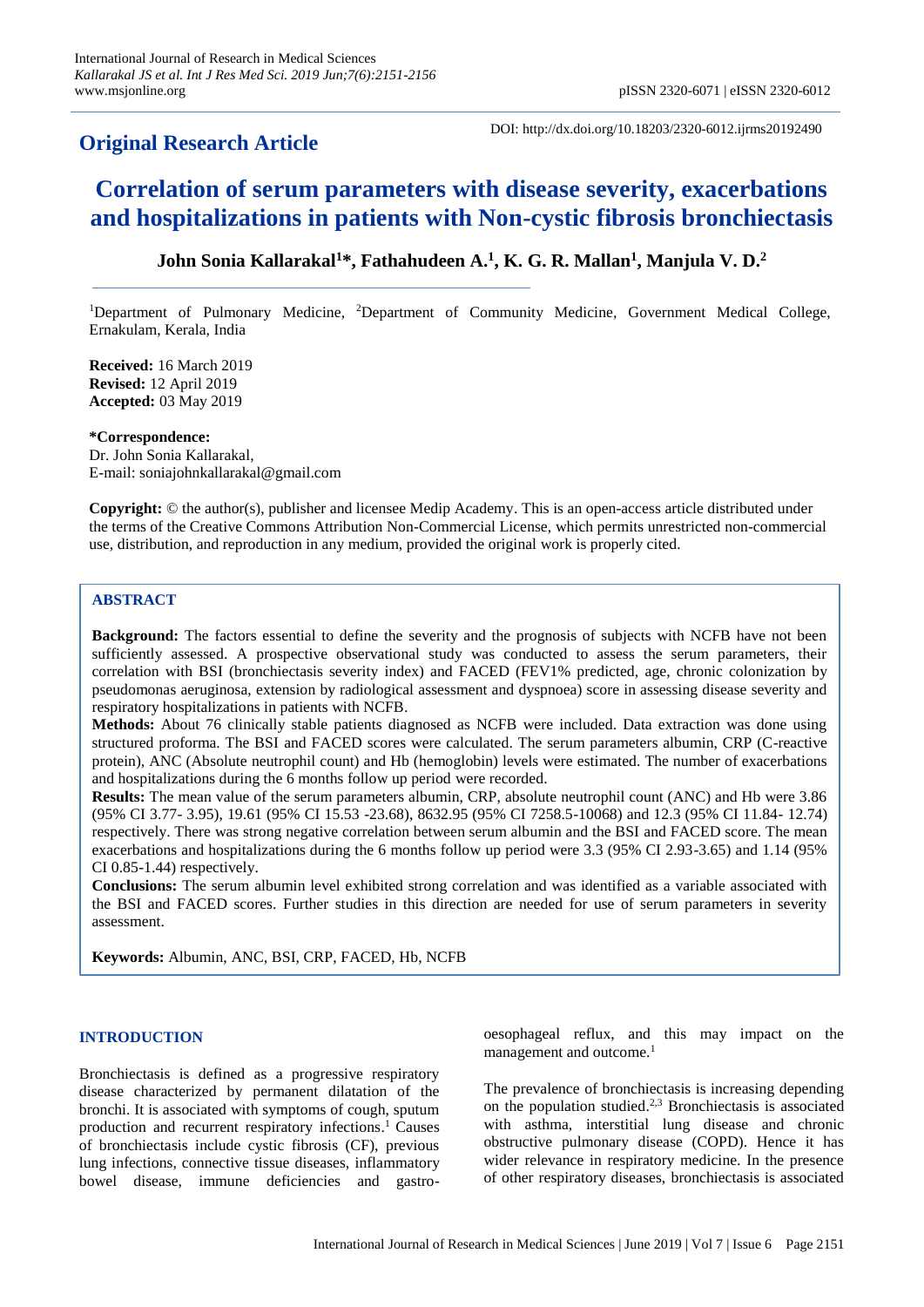with more persistent infections, prolonged hospital admissions and increased healthcare costs.<sup>4</sup>

Bronchiectasis is associated with significant morbidity and mortality.5,6 Exacerbation of bronchiectasis leading to admission to hospital is associated with high readmission and increased mortality rates. Increasing readmission rates following an infective exacerbation of bronchiectasis have been reported. 7

Characterizing patients by combining clinical, radiological, inflammatory, and microbiological data allows identification of those individuals who have a more rapid disease progression or exacerbate frequently.<sup>8</sup> Chronic colonization of *P. aeruginosa* in the sputum, low FEV1 on spirometry, and/or multi-lobe involvement on computerized tomography scan are associated with worse prognosis.<sup>9</sup> So, a predictive tool for assessment of the disease severity in routine practice is needed which would help in focusing on therapies most likely to benefit the patients and improve their quality of life. $10$ 

Hence this study was conducted to estimate the serum parameters, study the correlation between serum parameters, BSI (bronchiectasis severity index) and FACED (FEV1% predicted, age, chronic colonization by *pseudomonas aeruginosa*, extension by radiological assessment and dyspnoea) scores and to find out the number of exacerbations and respiratory hospitalizations during the 6 months follow up period.

# **METHODS**

After getting clearance from institutional ethical committee, a prospective observational study was conducted in a tertiary teaching institution in central Kerala, India. All patients diagnosed as NCFB and clinically stable in the study period were included. Patients with active malignancy, active mycobacterial disease, human immunodeficiency virus (HIV) infection, and chronic liver/kidney failure were excluded from the study.

Sample size was calculated by the formula:

$$
N = [(Z \propto +Z\beta)/C]2 + 3
$$
  
C = 0.5 \* ln[(1+r)/(1-r)]

Where,  $r=$  the expected correlation coefficient

Sample size obtained by substituting  $r=0.316$  was  $76$ .<sup>11</sup>

All patients diagnosed as NCFB and clinically stable at the time of initial assessment were enrolled in the study. Basic demographic details and smoking status of the patients were asked and entered in the proforma.

All the patients were informed about the study and their written informed consent was obtained.

The FACED score and the bronchiectasis severity index (BSI) were calculated for the individual patients enrolled in the study.

#### *The FACED score*

*The FACED score is an assessment of severity tool validated for patients with bronchiectasis. It consists of 5 dichotomised variables*

- F-FEV1 % predicted (cut-off 50%, maximum value 2 points),
- A Age (cut-off 70 years, maximum value 2 points),
- C-Chronic colonization by *pseudomonas aeruginosa* (dichotomic, maximum value 1 point),
- E- Extension by radiological assessment (number of lobes affected, cut-off 2 lobes, maximum value 1 point)
- D-Dyspnoea (cut-off grade II on the medical research council (MRC0 scale, maximum value 1 point).

Bronchiectasis was classified into 3 severity classes based on the scores derived:

- Mild bronchiectasis (overall score 0-2 points),
- Moderate bronchiectasis (overall score 3-4 points) and
- Severe bronchiectasis (overall score  $5-7$  points).<sup>12</sup>

# *BSI*

The BSI uses a combination of clinical, radiological and microbiological features as an assessment of severity tool. It uses the following criteria

- Age: less than 50 years  $(0 \text{ points})$ ; 50-69 years  $(2 \text{ points})$ points), 70-79 years (4 points), more than 80 years (6 points),
- Body mass index (BMI): less than 18.5 (2 points), more than 18.5 (0 points),
- FEV1 % predicted: less than 80% (0 points), 50-80% (1 point), 30-49% (2 points), less than 30% (3 points),
- Hospitalizations in previous year: no (0 points), yes (5 points),
- Exacerbations in previous year: 0-2 (0 points), 3 or more (2 points),
- MMRC dyspnoea score: 1-3 (0 points), 4 (2 points), 5 (3 points),
- Colonization with pseudomonas aeruginosa: no (0 point) yes (3 points),
- Colonization with microorganisms other than Pseudomonas aeruginosa: no (0 point), yes (1 point),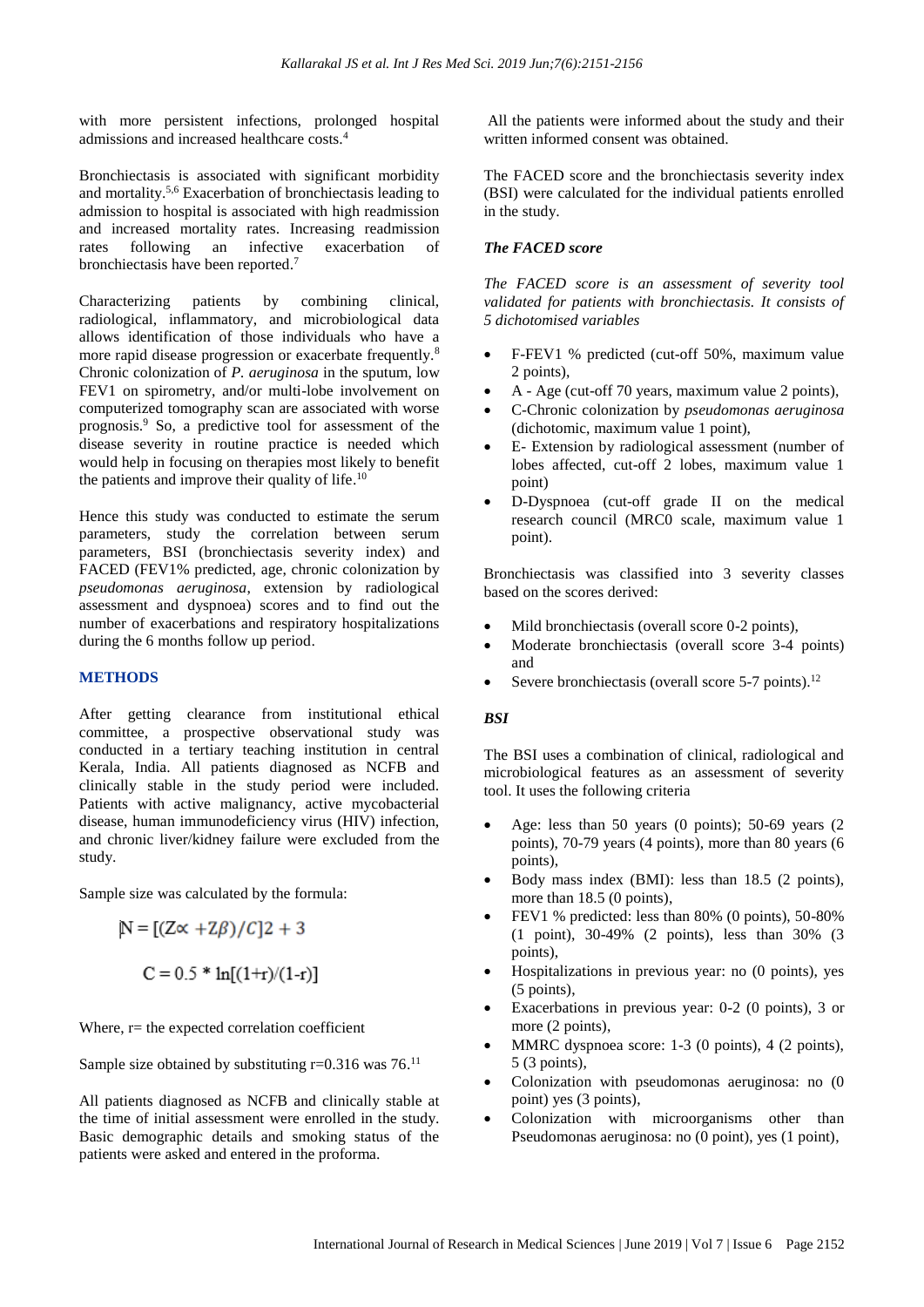Severity on HRCT imaging (more than 3 lobes involved or cystic bronchiectasis): no (0 points), yes (1 point).

Based on the overall score obtained, the patients with bronchiectasis were classified into 3 BSI classes

- low BSI score (overall score 0-4 points),
- intermediate BSI score (overall score 5-8 points) and
- high BSI score (overall score 9 or more points).<sup>13</sup>

The following serum parameters were evaluated in the enrolled subjects

- Serum albumin
- C- reactive protein (CRP),
- Absolute neutrophil count (ANC),
- Hemoglobin (Hb) level.

The enrolled subjects were followed-up on a monthly basis for 6 months. During the follow-up, the patients were enquired regarding exacerbations and hospitalizations in the interim period.

Exacerbations were defined as acute deterioration (usually over several days) with worsening local symptoms (cough, increased sputum volume or change of viscosity, increased sputum purulence with or without increasing wheeze, breathlessness, hemoptysis) and/or systemic upset (BTS guidelines). These may result in antibiotic usage, increased use of reliever medications, emergency visits and/or hospitalizations.

The number of exacerbations and hospitalizations during the 6-month follow-up period were recorded.

#### *Statistical analysis*

Data was appropriately coded and entered in Microsoft Excel and analysed using SPSS version 21.

#### *Descriptive statistics*

Data for quantitative variables were expressed as mean value with standard deviation (S.D.). The mean BSI and FACED scores were calculated. The mean serum albumin, CRP, absolute neutrophil count (ANC) and Hb levels were estimated.

#### *Inferential statistics*

Correlation between the serum parameters and the BSI and FACED score was assessed by using the SPSS version to calculate the correlation coefficient. Correlation between the serum parameters and the number of exacerbations and hospitalizations was also done to estimate the correlation coefficient.

Mean difference between 2 groups is tested using t-test. Mean difference between 3 groups is tested using ANOVA. Statistical significance is fixed at 5% (0.05).

# **RESULTS**

The age and sex distribution of study subjects were as shown in (Table 1). The mean age of the study population was 56.82 with standard deviation 13.53.

#### **Table 1: Age and sex distribution of study subjects.**

| Age<br>group | <b>Male</b> | <b>Female</b> | <b>Total</b> |
|--------------|-------------|---------------|--------------|
| $15-40$      | $5(50\%)$   | $5(50\%)$     | $10(100\%)$  |
| $41-65$      | 24 (57.1%)  | 18 (42.9%)    | 42 (100%)    |
| >65          | 16(66.7%)   | 8 (33.3%)     | 24 (100%)    |
| Total        | 45 (59.2%)  | 31 (40.8%)    | 76 (100%)    |

Out of the total 76 patients, 45 (59.2%) were male and 31 (40.8%) were female. The sex distribution varied according to the age group. There were 5 (50%) males and 5 (50%) females in the 15-40 years age group. There were 24 (57.1%) males and 18 (42.9%) females in the 41- 65 years age group. There were 16 (66.7%) males and 8 (33.3%) females in the >65 years age group. Majority of the patients were in the 41-65 years age group 42/76 (55.2%).

The mean value of the serum parameter albumin was 3.86 (95% CI 3.77-3.95). Figure 1 shows box and whisker plot of descriptive of serum albumin. The median value of the distribution was 3.85. The distribution of serum albumin followed the pattern for normal distribution.



# **Figure 1: Box and whisker plot showing descriptive of serum albumin.**

The mean and median values of serum CRP were 19.61 (95% CI 15.53-23.68) and 11.0 respectively. Figure 2 is the box and whisker plot showing descriptive of serum CRP. Majority of the patients had CRP values higher than the median as shown in the figure.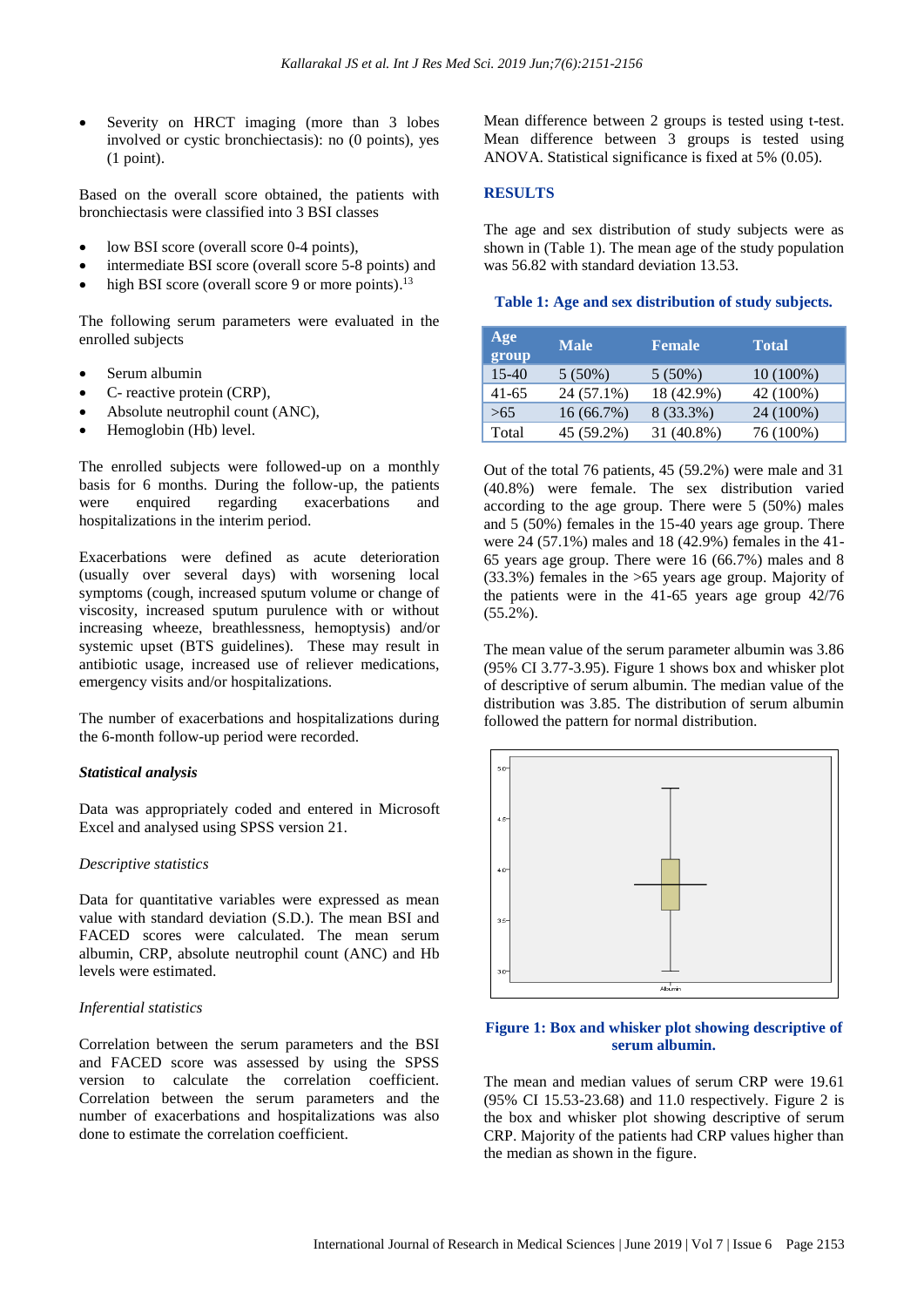

#### **Figure 2: Box and Whisker plot showing descriptive of CRP (C-reactive protein).**

Figure 3 is the box and whisker plot showing descriptive of ANC (absolute neutrophil count). The mean value of serum ANC was 8632.95 (95% CI 7258.5 -10068). The median value of the distribution was 7801.



#### **Figure 3: Box and whisker plot showing descriptive of ANC (absolute neutrophil count).**

The Box and Whisker plot showing descriptive of Hb is as in Figure 4. The mean and median values of the distribution of Hb were 12.3 (95% CI 11.84-12.74) and 12.6 respectively.



**Figure 4: Box and Whisker plot showing descriptive of Hb (Haemoglobin).**

The mean BSI and FACED scores were 11.63 (SD 3.34) and 3.33 (SD 1.4) respectively. FACED score showed a strong negative correlation with serum albumin levels  $(r=-0.240)$  which was statistically significant with a p value 0.04. There was positive correlation of FACED score with CRP  $(r=0.192, p$  value 0.097) and ANC  $(p)$ value 0.963) levels but was not statistically significant. Negative correlation of FACED with Hb level (r=-0.1, p value 0.39) was also not statistically significant. BSI score also showed a strong negative correlation with serum albumin levels (r=-0.242) which was statistically significant with a p value 0.035. There was positive correlation of BSI score with CRP ( $r=0.149$ , p value 0.2) and ANC ( $r=0.108$ , p value 0.35) but was not statistically significant. Negative correlation of BSI with Hb level (r=-0.027, p value 0.81) was also not statistically significant.

Based on the obtained FACED score, authors found 28 patients (36.8%) with mild bronchiectasis, 31 patients (40.8%) with moderate bronchiectasis and 17 patients (22.4%) with severe bronchiectasis. Based on the obtained BSI score, authors found 2 patients (2.6%) with low BSI score, 13 patients (17.1%) with intermediate BSI score and 61 patients (80.3%) with high BSI score. Since there were only 2 patients with low BSI score, for the analysis purpose only 2 groups were included (intermediate and high).

The mean exacerbations and hospitalizations during the 6 months follow up period were 3.3 (95% CI 2.93-3.65) and 1.14 (95% CI 0.85-1.44) respectively. The mean exacerbations during follow up in patients with FACED category mild, moderate and severe bronchiectasis were 2.5 (95% CI 2.06-2.94), 3.65 (95% CI 3.17-4.12) and 3.94 (95% CI 2.87-5.01) respectively (Figure 5).



### **Figure 5: Box and whisker plot showing descriptive of follow up exacerbations.**

The mean hospitalizations during follow up in patients with FACED category mild, moderate and severe bronchiectasis were 0.64 (95% CI 0.34 - 0.95), 1.13 (95%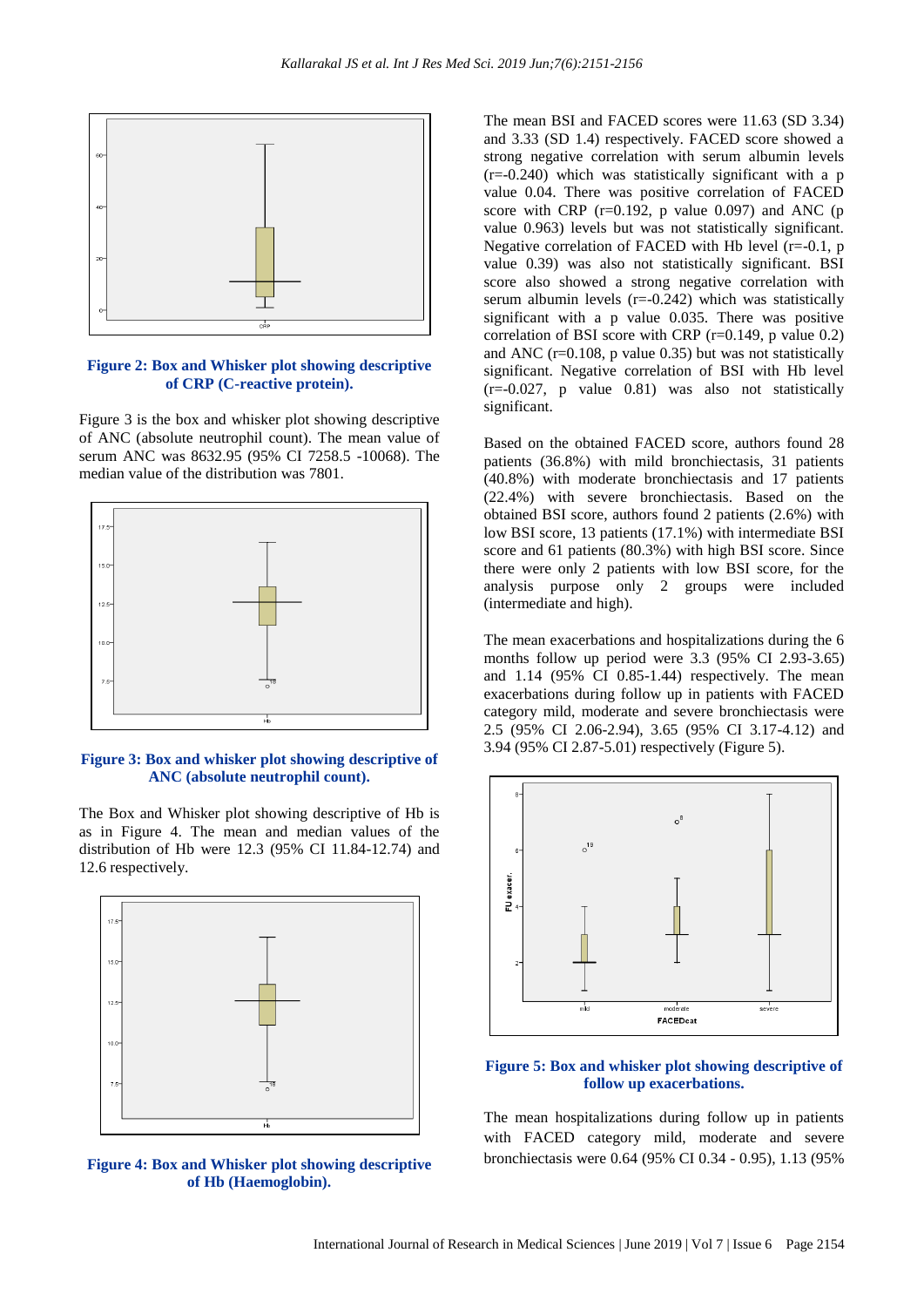CI 0.7-1.6) and 2 (95% CI 1.17-2.83) respectively (Figure 6).



# **Figure 6: Box and Whisker plot showing descriptive of follow up hospitalizations.**

The mean follows up exacerbations in patients with intermediate and high BSI scores were 2.15 (SD 0.69) and 3.57 (SD 1.6) respectively. The mean follows up hospitalizations in patients with intermediate and high BSI scores were 0.7 (SD 0.95) and 1.25 (SD 1.37) respectively. The serum parameters albumin (r=-0.131) and Hb  $(-0.046)$  had negative correlation, ANC  $(r=0.159)$ and CRP (r=0.081) had positive correlation with follow up exacerbations, but none was statistically significant. Similarly, the serum parameters albumin  $(r=-0.029)$  and Hb ( $r=0.104$ ) had negative correlation, ANC ( $r=0.047$ ) and CRP (r=0.068) had positive correlation with follow up hospitalizations, none being statistically significant. 2 patients expired during the course of the follow-up. 2 patients lost to follow up following the first hospitalization.

#### **DISCUSSION**

The BSI and FACED scores have been developed to assess the severity and predict the prognosis of patients with NCFB. Systemic inflammatory response is enhanced in patients with exacerbation of bronchiectasis. But the role of serum inflammatory markers in predicting outcomes in patients with stable bronchiectasis has not been studied.

Present study tried to assess the correlation between serum parameters and the number of exacerbations and hospitalizations with respect to the BSI and FACED scores. This was done with the aim of developing predictive tools for the assessment of severity of bronchiectasis with respect to its prognosis.

The mean value of the serum parameters albumin, CRP, absolute neutrophil count (ANC) and Hb were 3.86, 19.61, 8632.95 and 12.3 respectively. There was a strong

negative correlation between serum albumin and the FACED and BSI scores respectively. The mean exacerbations and hospitalizations in the 6 months follow up period were 3.3 and 1.14 respectively. As expected, the number of exacerbations and hospitalizations increased according to the increasing severity of bronchiectasis as per both FACED and BSI scores.

The serum albumin level exhibited statistically significant negative correlation and can be considered as a simple and relevant variable associated with the BSI and FACED score. The other serum parameters did not show a statistically significant correlation. Similar results of serum albumin levels as predictor of prognosis of bronchiectasis were obtained in other studies.14,15

Bronchiectasis patients were studied for systemic evidence of inflammation indicated by lower serum albumin and higher total leucocyte count. <sup>16</sup> But in present study, low serum albumin levels instead of a negative phase reactant may be a marker of malnutrition rather than degree of inflammation, since the other serum parameters indicative of systemic inflammatory response (ANC, CRP) did not correlate.

Malnutrition is highly prevalent in patients with bronchiectasis. Association between nutritional depletion and chronic respiratory diseases has been recognized but little information regarding bronchiectasis is available. 17 Hypoalbuminemia, in present study, may be a marker of nutritional depletion or may be secondary to chronic protein loss through expectoration. Thus, assessment and correction of hypoalbuminemia may offer benefits to patients with bronchiectasis. Nutritional supplementation may influence the severity of bronchiectasis and therefore may result in decrease in exacerbations and hospitalizations. Further studies in this direction are necessary to ascertain the role of serum albumin as a relevant marker for assessing the severity of patients with bronchiectasis. The main limitation of the study was that most of the patients had severe bronchiectasis and may have implications on the data interpretation.

#### **CONCLUSION**

The serum albumin level can be considered as a simple marker correlating with both the scoring systems. Further studies are needed for the precise determination of its role as a marker of inflammation or nutritional depletion.

*Funding: State Board of Medical Research Conflict of interest: None declared Ethical approval: The study was approved by the Institutional Ethics Committee*

#### **REFERENCES**

1. Pasteur MC, Bilton D, Hill AT. British thoracic society guideline for non-CF bronchiectasis. Thorax. 2010;65(1):1-58.